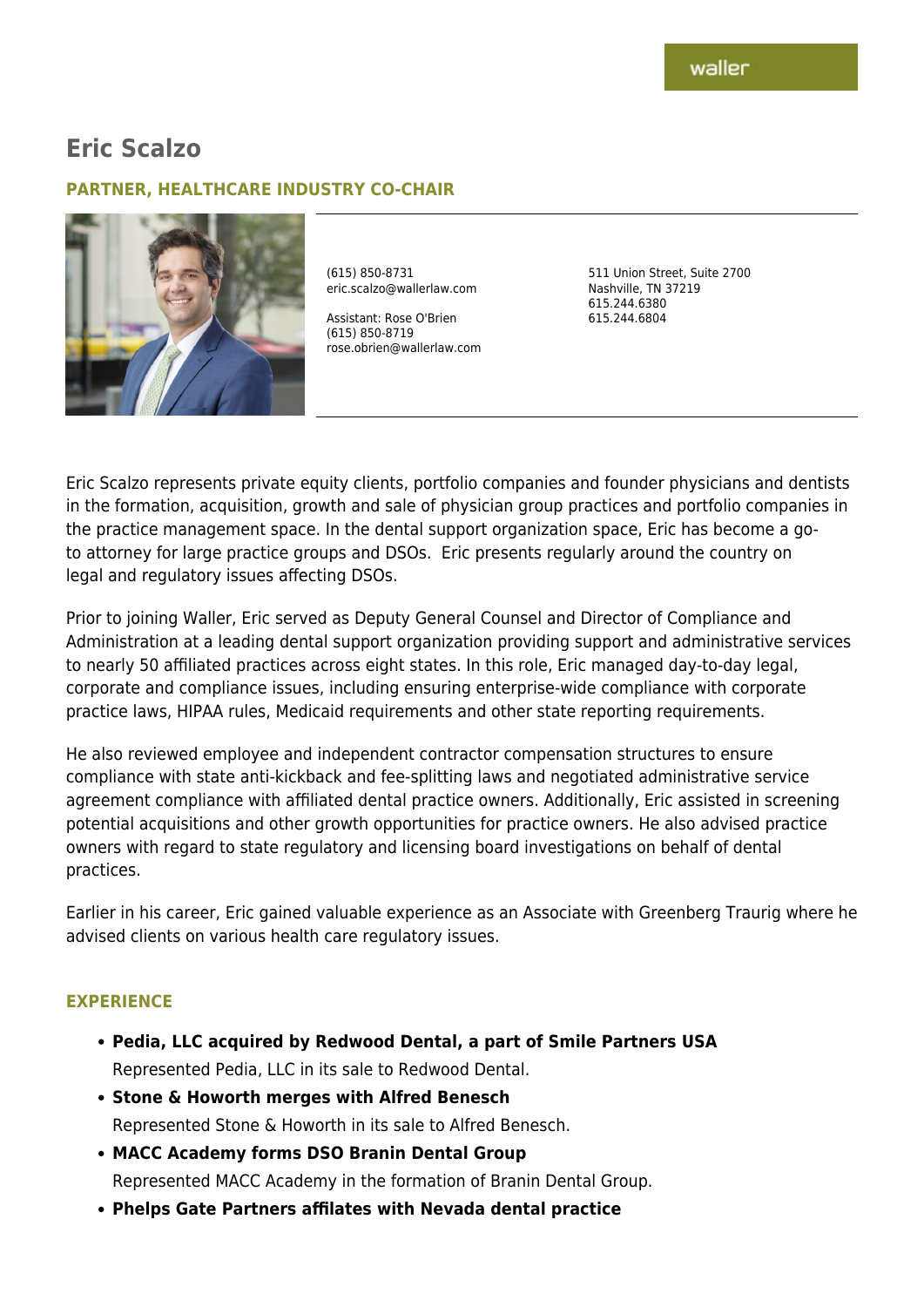Represented Phelps Gate Partners in its affiliation with Nevada-based Champagne Family Dentistry.

**Light Wave Dental announces long-term affiliation with Triangle Family Dentistry** Advised Light Wave Dental regarding its long-term management arrangement with Triangle Family Dentistry, which created one of the Mid-Atlantic's fastest growing dental groups.

# **Mid-Atlantic Dental Partners acquires DentalOne Partners** Represented Mid-Atlantic Dental Partners in its acquisition of DentalOne Partners and assisted with regulatory compliance and corporate matters related to the transaction.

# **Light Wave Dental partners with CarolinasDentist** Advised Light Wave Dental in its partnership with CarolinasDentist, a dental group in North Carolina.

### **Marquee Dental Partners acquires dental practices in Tennessee and Alabama** Represented Marquee Dental Partners in its acquisition of two practices—Shabo Smile Dental Studio in Chattanooga, Tennessee. and Dr. Jeffrey Weissman Family and Cosmetic Dentistry in the Birmingham, Alabama suburb of Mountain Brook.

**Pediatric dental company acquired by one of the nation's largest dental providers** Served as lead company counsel to a pediatric dental company based in California in its sale to one of the nation's largest dental providers.

# **Arkansas-based dental service organization acquired by AXPM** Served as lead counsel to an Arkansas-based DSO in its sale to a DSO that supports numerous pediatric dental and orthodontic practices.

- **Riccobene Central Services receives capital from The Beekman Group** Served as lead counsel to Riccobene Central Services, a North Carolina DSO and dental group, in its recapitalization with The Beekman Group, a New York City‐based private equity firm.
- **Private equity-backed practice management company invests in urgent care centers** Advised a PE-backed practice management company in its acquisition of an urgent care company that operates seven facilities in upstate New York.

### **EDUCATION**

- J.D., William & Mary Law School, 2011
	- $\circ$  William &amp, Mary Bill of Rights Journal
	- o Founding Member, William & amp, Mary Business Law Review
- B.A., magna cum laude, Siena College, Political Science, 2008
	- <sup>o</sup> Student of the Year, 2008
	- Mock Trial Captain
	- Student Senate Parliamentarian

### **BAR ADMISSIONS**